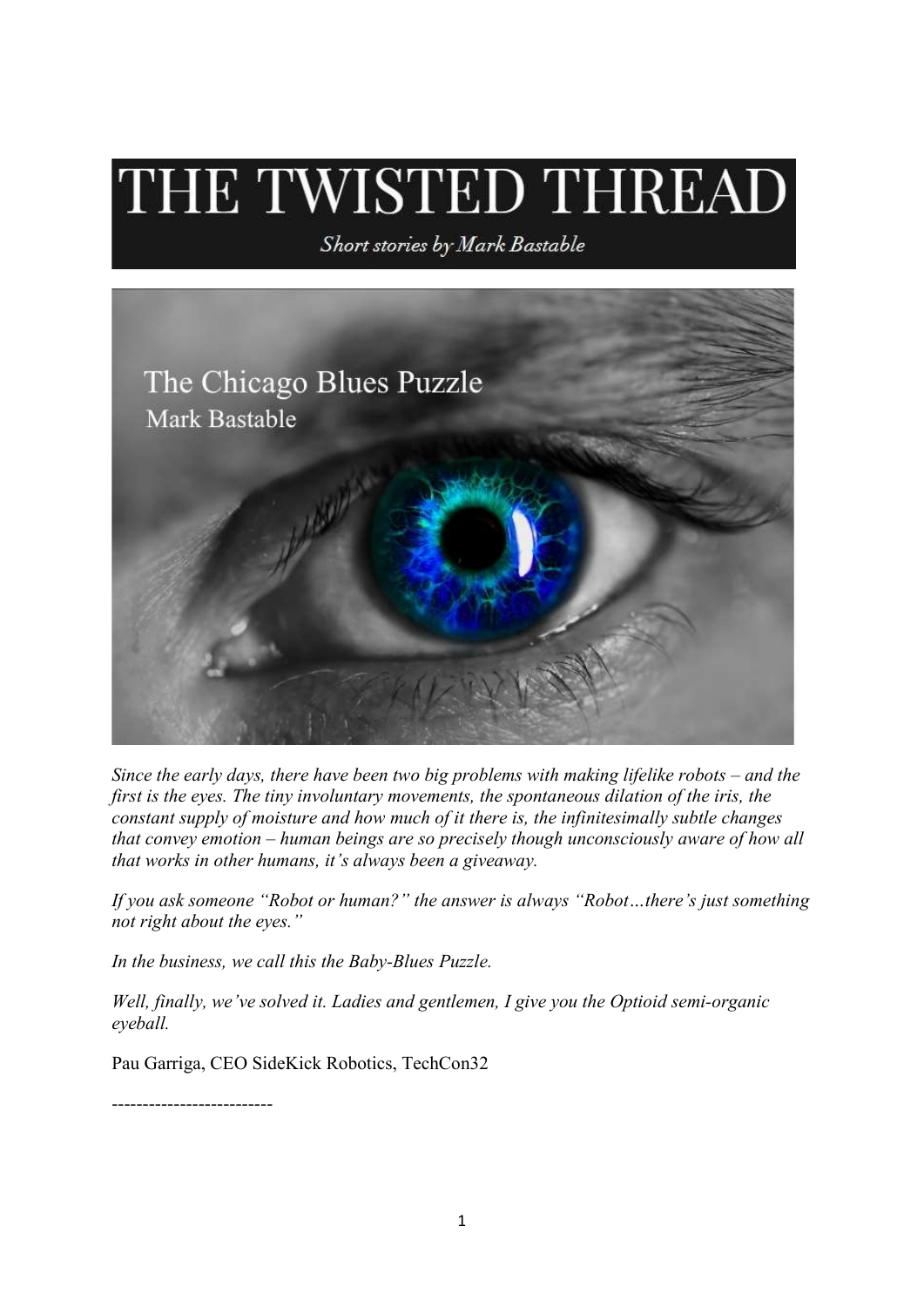Kieran had been hit by a Boston smart-taxi on Huntington Avenue – which wasn't supposed to be possible. There'd been a glitch in the AI, they figured. This was a conundrum in which Kieran took a professional interest – not that he had any recollection of the accident.

The memory of his Minnesota childhood was intact, and his college years in Seattle. But from then on, everything was fractured and disjointed. In that moment of impact with a robocab, he'd lost the detail of a whole decade. When he returned to work, after months of physical rehab, he was afraid that he might have forgotten how to do his job too.

 "Good to have you on board again," Sharon said. "Listen, they told me you might be a little shaky while you re-learn all this stuff. We got your back – okay?"

"Thanks – appreciate it. So what's new on the showroom floor?"

"Let's take a walk, and I'll talk you through."

The Boston showroom was SideKick Robotics' flagship retail outlet. They had thirty models on active display – playing chess, making cakes, juggling, painting landscapes – and two hundred more crated up out back in the warehouse.

"Man, these new ones are so fluid," Kieran said, as he and Sharon walked past two robots playing table tennis. "No judder."

Sharon looked at the bracelet on her wrist. "Sorry – I need to take this." She stepped away from Kieran and put her fingertips to her ear. "Theresa, how are you? Yes, of course – you can collect anytime this afternoon..."

Kieran walked on, towards the high-end section of the showroom. Any model from this range would cost more than a mansion on the Hill.

"Hi – can I help you?"

The speaker was a man in his forties – trim, grey-streaked hair, brown eyes, genuine tan.

"Uh – I work here. I've been away…"

"Ah, you're Kieran. I'm Henry." He put out his hand, and Kieran shook it. "Nice to meet you."

"Oh, you beat me to it," Sharon said, catching up, "Kieran, Henry joined us from the Sydney office to head up the East Coast team."

"Yep – and I need someone to take on sales of the new model. You ready for it?"

He turned and beckoned to a young woman who was sprinkling flakes of food into a tank full of tropical fish.

"Leila – come and meet Kieran."

The woman smiled and walked towards them, holding out her hand.

"Nice to meet you, Kieran," she said.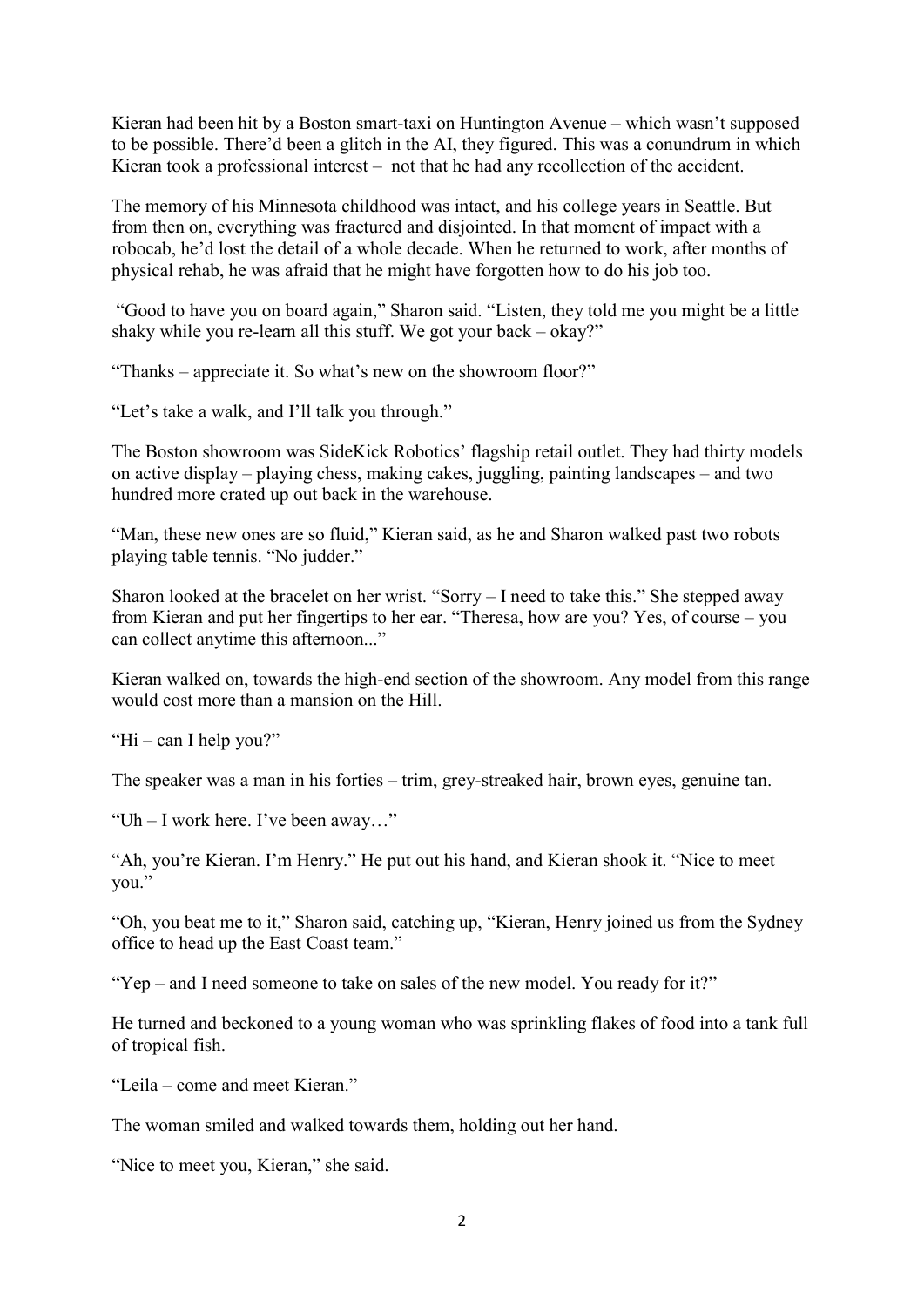"You too, Leila."

As he took her hand, Kieran felt a buzz in his bracelet.

"Wow," he said. "I would not have guessed that."

----------------------------

So it turns out that the buying public are less than happy about the Optioid eye. It's just too convincing. Consumers are worried that we've removed the last sure-fire way of telling a robot from a person. Yeah, okay, the second-to-last one – but the only one that's practical on a day-to-day basis.

Of course, you could always  $ask - a$  robot can't lie about it. But people won't do that because it might cause offence if the person you asked was…well…a person. No one likes to think that they've been mistaken for a machine.

To get around this, we've come up with an app that'll run on your bracelet. It detects the distinct and specific pattern of electrical activity that characterizes a robot body. When a human and a robot touch for the first time – shaking hands, or high-fiving – the bracelet will buzz, silently.

So, we will always be aware which of the people around us are robots and which are human. And the robots are aware of that too, of course. Everyone knows who's who and what's what, and no one need fret.

Pau Garriga, SKR Major Investors' Meeting

------------------------------------------------

Kieran sold Leila Tuesday morning – which was a huge boost to his self-confidence.

"Because of the accident, I was worried, you know?" he told Henry when they stopped at The Plough and Stars for a celebratory drink.

"Once a sales guy, always a sales guy," Henry said. He raised his beer. "Cheers."

Over a few beers Kieran talked about his mom and dad and the little house in the middle of Minnesota's frozen nowhere. Henry's tales of growing up in the bush were both hilarious and touching.

"Of course, it's all changed. The Aussie wilderness I was raised in  $-$  it's a two-hundred-acre cranberry farm now. That's progress, right?"

It was half-past seven when Henry said that – because the game was just starting on the screen behind the bar. But when Kieran woke up the next morning, the cranberry farm was the last thing he could remember from the previous night.

He lay in bed, thinking, searching his mind. How had he got home? Had he passed out? How much had he drunk? He checked his bracelet. It had unlocked the apartment door at seven minutes past ten. He looked at his cashflow app. He'd picked up the bar-tab at nine thirty-five and blipped out of the subway at one minute past ten.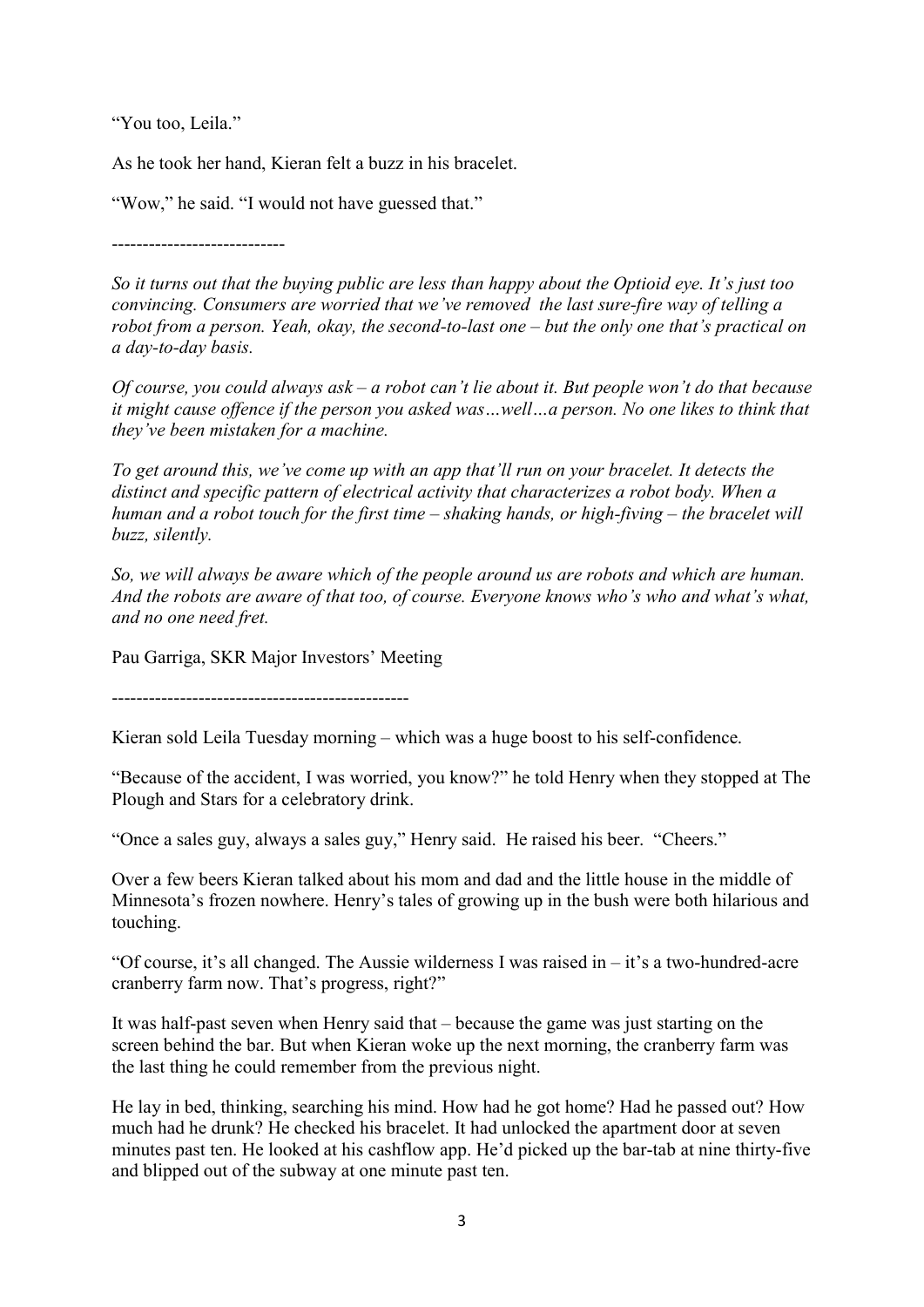He couldn't remember any of that. And he didn't have a hangover.

"No, no," he muttered as he showered. "Not blackouts. Can't have blackouts." He'd had a few in the early weeks of his rehabilitation, and the doctors had been worried. But there'd been none for months – and that had been a big thing when they'd let him come back to work. No blackouts. He couldn't have blackouts.

"Bad beer or something. I dunno," he said, as he dressed.

He was early to work. It was Wednesday, and the display robots were charging, sat with hands in their laps, heads dropped, feet bare. They picked up current from plates in the floor.

Kieran walked to the Sales Office at the back of the store. It was deserted, although someone had put the coffee on. He was pouring himself a cup when a voice said, "G'day. I'll take one of those."

"God, you scared the daylights out of me!" Kieran gasped, turning to see Henry at his desk. "Where the hell did you come from?"

Henry chuckled. "I was right here - just tying my shoelace. Jeez, chill, mate." He came around the desk and took the cup. "Listen – good chat last night. Know what? Your idea for the Europe campaign – it could work. You write it up and I'll organize a call with London."

"Right."

"End of the week?"

"Sure"

"I'm glad we quit at a reasonable hour. Can't handle school-night drinking at my age."

------------------------------------------------

The basic principles of the battery haven't changed since it was invented nearly a hundred and fifty years ago. They've gotten smaller and more efficient, but if Edison were to take apart the battery from one of our robots, he'd understand exactly how it works.

It's absurd that the engine of a twenty-first-century robot is little more than pimped-up nineteenth-century technology. It's crazy that a machine made to serve us twenty-four-seven is actually out of commission six percent of the time.

Well, not for much longer. Right now, we are testing a power source that we can install in a robot during manufacture, and that robot will never have to clock out to be charged.

I can't yet tell you how this thing amasses energy – but I'll give you a clue. Right now, you and I are travelling at sixty-seven-thousand miles per hour on a very hot rock.

Pau Garriga, SKR Internal Tech Briefing

------------------------------------------------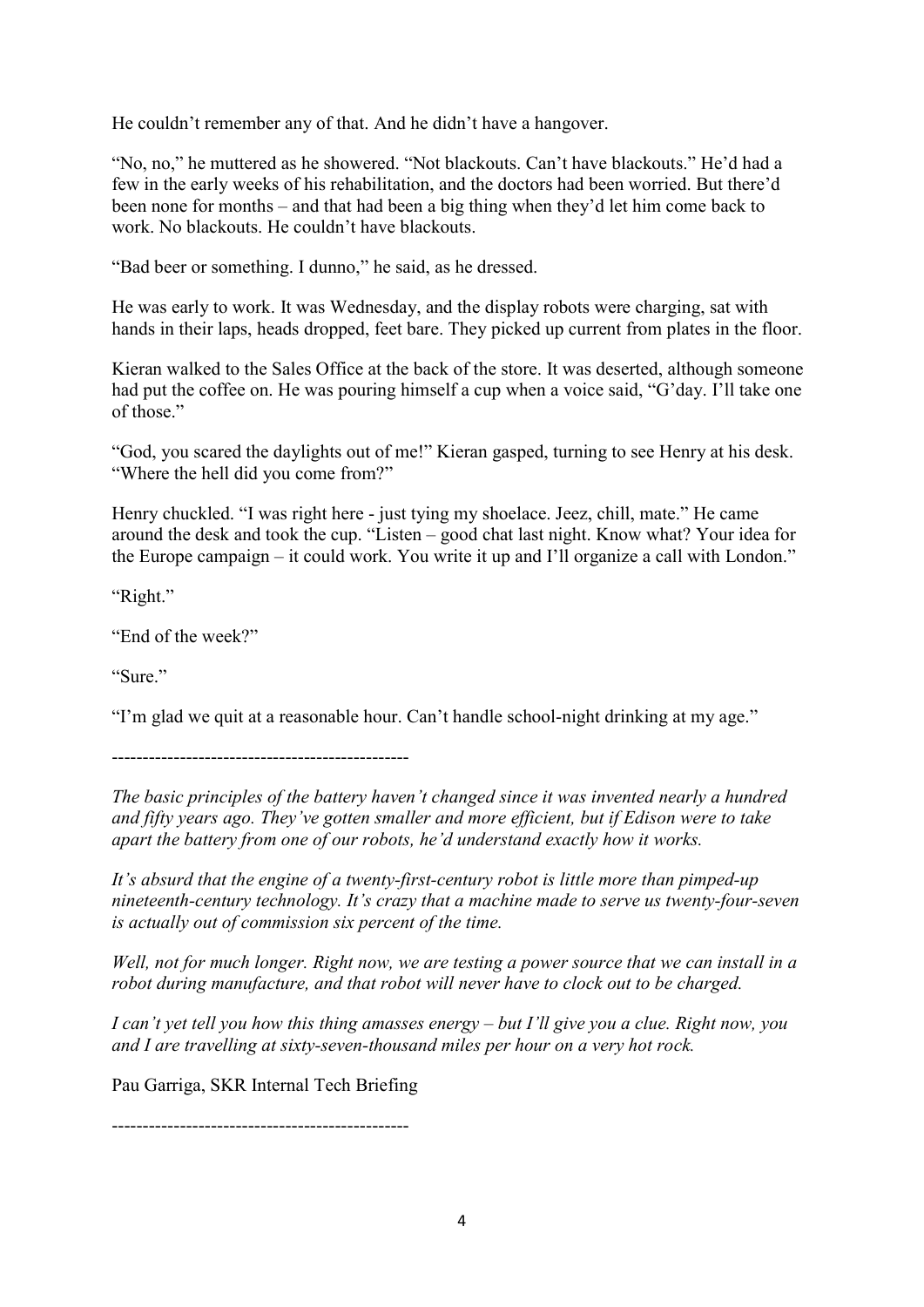Kieran had no clue what his idea for the European market had been. It had completely gone, along with everything else that followed the cranberry comment on Tuesday night. He didn't know how he was going to explain that.

It turned out he didn't need to.

On Thursday, while he was attending a training day in Cambridge, the Boston showroom was attacked by Body and Soul, a militant anti-robotics organization. On the sidewalk outside the store, the terrorists detonated a magnetic pulse bomb that completely fritzed the neurocircuits of the eight or nine robots nearest the door, and flatlined dozens more that would need resynapsing. Even those in prep out back were slightly jumbled.

 "I haven't been able to document the European strategy idea," Kieran told Henry when he went in Friday.

"The what?" Henry asked, not looking up from his pad.

"You said by today I had to write…"

"Write what?"

"The idea I had."

Now Henry looked up. "Mate, you may not have noticed, but a bloody bomb went off here yesterday. I have thirty-five units out there with 'Sold' stickers on their asses and patchy memory chips in their heads. It's chaos. I don't know what you're talking about and right now I don't care."

"Right. Sorry. How can I help?"

"Thank you," Henry said, rubbing his eyes with his fingertips. "I've been up all night. Can you just take over on the desk for a couple of hours while I get my head down in the quiet room and re-charge the ol' batteries?"

"Sure," Kieran said. And that was the last thing he remembered until he woke up Saturday at home.

"Not again," he murmured, rolling over. He buried his face in the pillow. "Oh, no, no, no…"

--------------------------------------------------------------------

Yeah, we could set the bracelet app so that it detects robots at a short distance, rather than on physical contact. But we think that would be counterproductive. Have you seen how some people treat fellow human beings in customer-facing jobs – airport staff, sales people, hospital orderlies? Do you think they'd comply with requests or follow procedures if they knew for sure they were talking to a robot? You can practically hear the raised voices.

"I'm not taking that from a goddam machine. I want to talk to a human being right now!"

Whoever's standing there behind the desk represents the company, or airport security, or a government department – and that remains the case whether it's a robot or a human.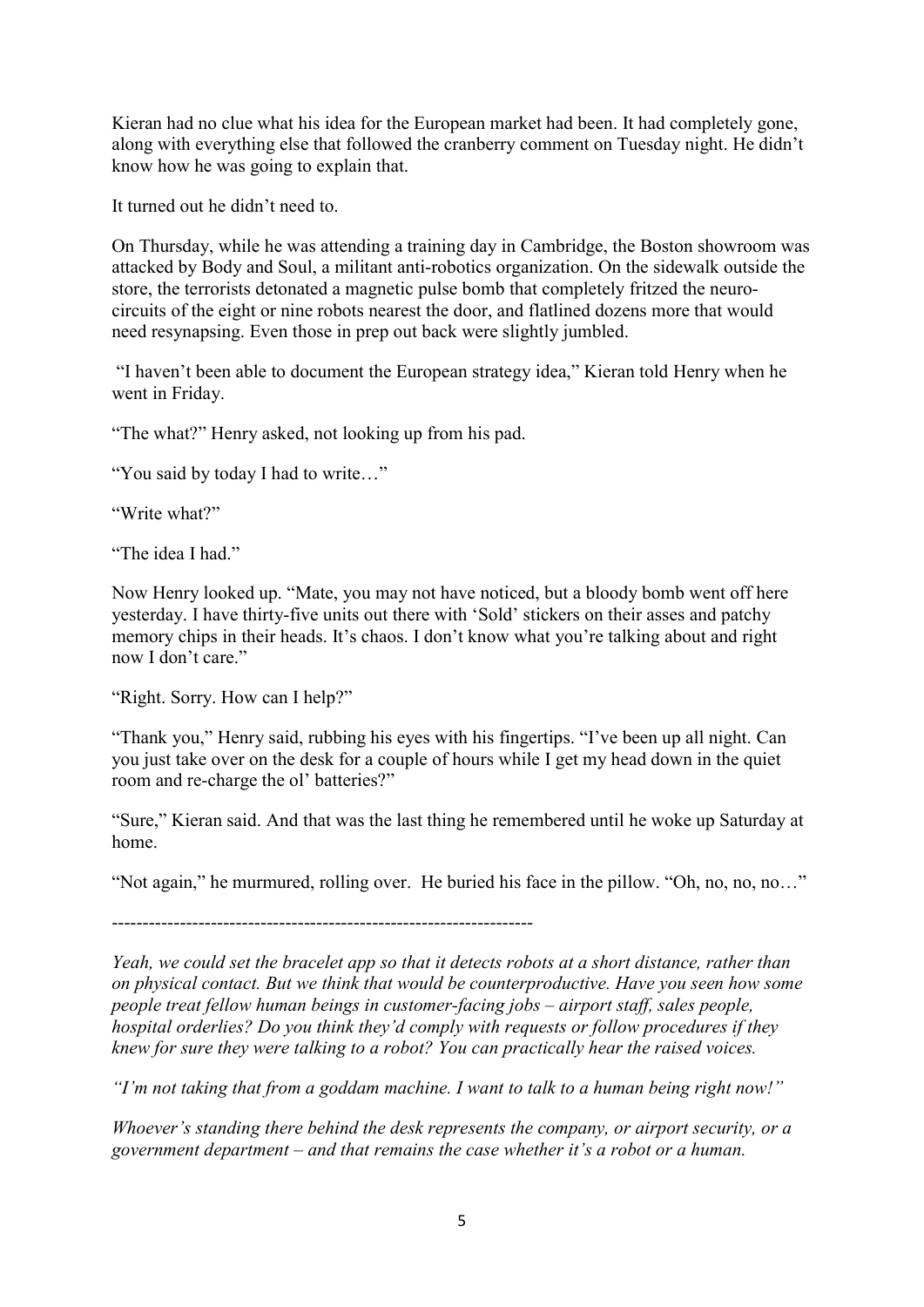The question, really, is what would be gained, in transactional situations, from knowing which is which?

Pau Garriga, Expert Witness, Massachusetts vs Body and Soul

--------------------------------------------------------------------

The following Tuesday Henry was summoned to SKR's Security Hub in Lima, Peru, for an anti-terrorism briefing. He was told to bring a representative of rank-and-final staff, and he asked Kieran to make the trip.

"First-class, natch. Luxury in-flight service and a couple of days in the sun. Can't be bad."

Once they'd boarded, an issue arose that delayed take-off. Kieran, in the exec-pod closest to the door. could hear the crew talking about it. The manifest said there were 111 human passengers and 14 robots on board, and the passports aligned with those numbers. But the sensor on the door – the equivalent of the bracelet app – had counted 110 and 15. It thought that one of the humans was a robot.

"What are we going to do – make everyone get off and on again?"

"Ask the robots to identify themselves. They can't lie, can they?"

"Does that count as a question? Would that work?"

Eventually they decided that the door sensor had malfunctioned - which was by far the most convenient explanation – and the plane took off fifteen minutes late.

Kieran could see Henry a few loungers ahead of him. Or at least, he could see Henry's legs from the knee down, kicking off his shoes and then – unacceptably in Kieran's view – his socks.

"It's not often you see another man's bare feet," Kieran mused. "It makes Henry look like…"

Kieran's whole body jumped. Oh, man! No!

Couldn't be true, could it? It would explain a few things, sure. But no, no – couldn't be, because when he and Henry shook hands the first time, Kieran's bracelet hadn't buzzed. Then again, that technology must be fallible, hence the count on the plane. Though, if Henry was, that would *explain* the count on the plane.

Kieran found it impossible to concentrate on the movie or the meal. He wondered about the layout of the airport at Lima. He checked Google and, yes, there was an auto-med dispensary airside, just before Customs.

A couple of hours later, as they passed the auto-med, Kieran grabbed Henry's arm and steered him over to the screen.

"Better safe than sorry, eh?" he said. He quickly pressed the button for malaria, and then the button for 'Group' – and the auto-med's cameras and bio-readers scanned both him and Henry.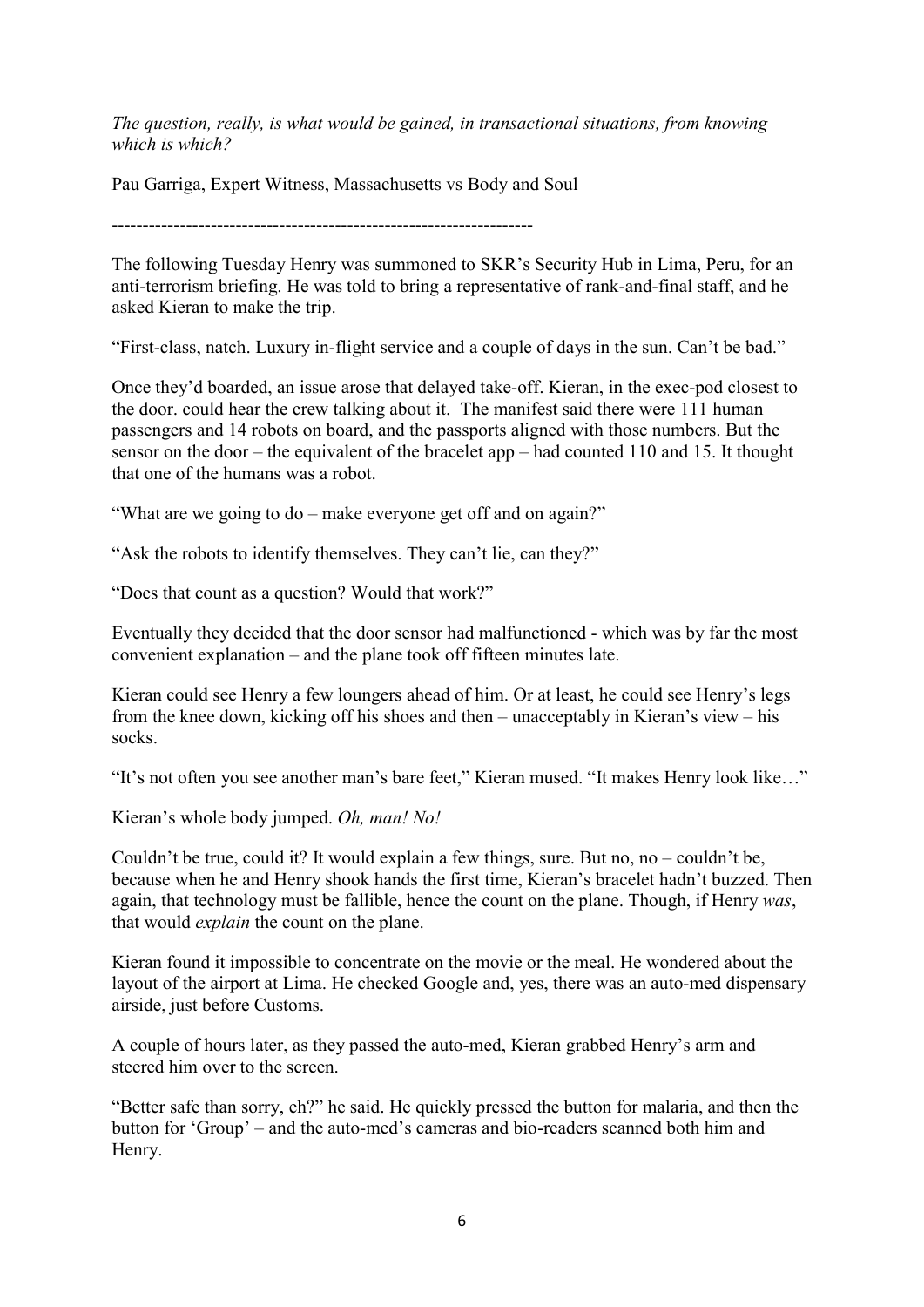"Man, I don't need it," Henry said, walking away.

"Processing," the screen said. "Now dispensing oral preventative for malaria. One traveler."

Yeah, Kieran thought. One. Because you know that an oral vaccine would be no use to him. Thank you.

He took the package of medication from the tray and hurried on towards Customs.

"What was up with that?" Henry asked, as they reached the taxi-rank.

"Henry, I have to ask you something."

"I picked up malaria meds coming through Africa only last month," Henry continued "My face and iris are on the system. I told you I didn't need it."

Henry gave the taxi driver their bags to put in the trunk. As the driver opened the door for them, his hand brushed Kieran's shoulder, and Kieran's bracelet buzzed.

"What shall we do this evening?" Henry asked, as the taxi hit the freeway. "Up to you – anything you like."

Kieran, who was gazing perplexedly out of the window, shrugged. Then, after a moment's thought, he smiled and turned to Henry.

"Karaoke," he said.

--------------------------------------------------------------------

So, having solved the Baby-Blues Puzzle, from an observational standpoint there's only one thing left that's a dead giveaway. And it's another blue.

We can make a robot that'll play Bach on the piano. Easy  $-$  just mechanics. We can even create a robot that'll improvise a guitar solo. A little more difficult, but just mechanics and math.

What we can't do is create a robot that can sing convincingly. See – there's just so much going on when a human being sings – not only the sophisticated mechanical stuff of making the noise, but the nuances of expression, the subtleties of timing and rhythm, the dynamics that convey emotion and experience. It's incredibly complex.

Now, say we tell a robot to take a shot at an apparently simple tune like Mannish Boy. The robot will deliver every single note exactly like Muddy Waters' record. Has to – because to improvise, to interpret is totally beyond a robot's capabilities. But even note-for-note it still won't sound right. It won't fool anybody. You can tell it's a robot.

We call this the Chicago Blues Puzzle, and it bugs the hell out of me that we haven't solved it yet.

I'm not sure we ever will.

Pau Garriga, TED Talk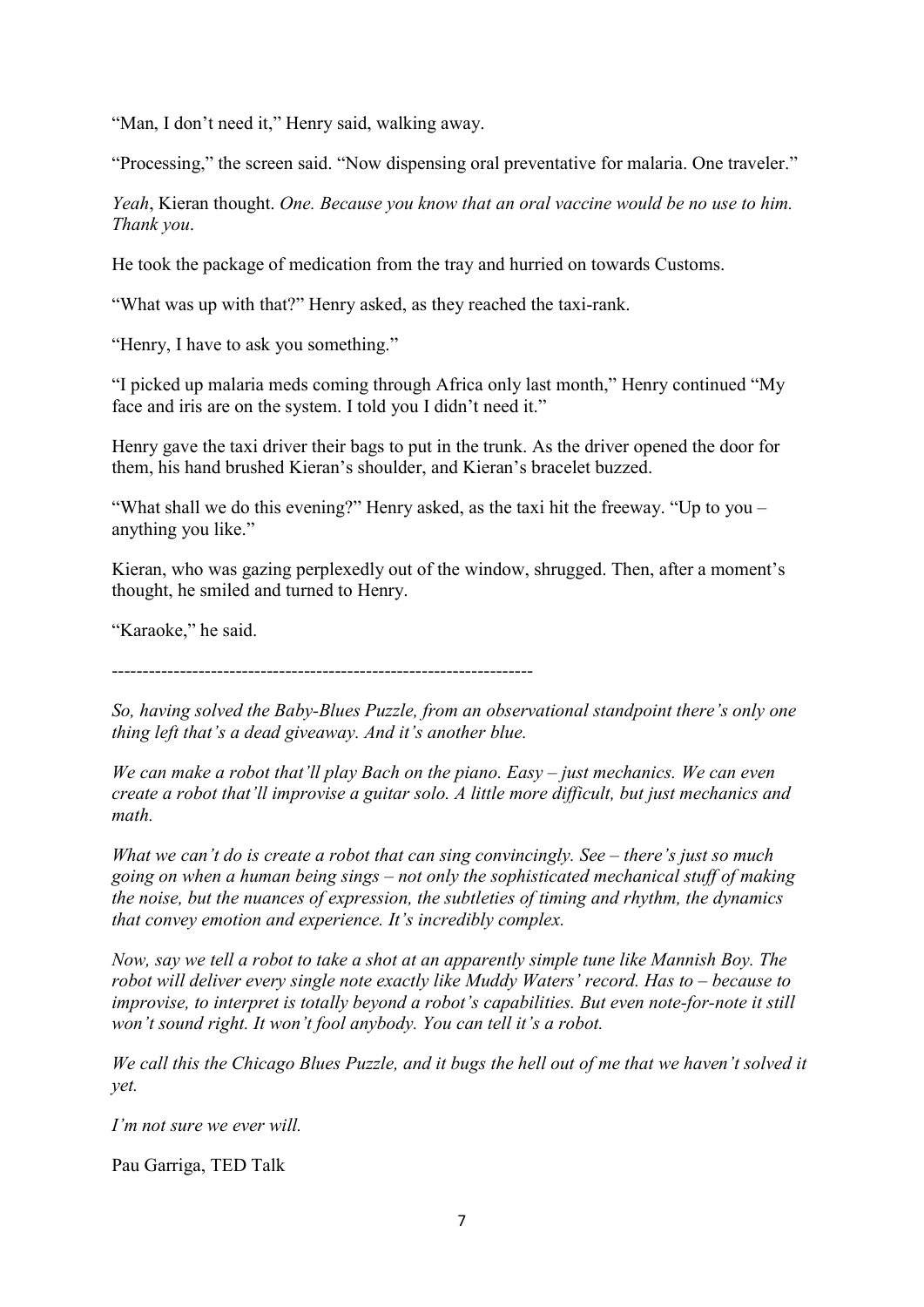--------------------------------------------------------------------

It wasn't so much a karaoke bar as a pick-up joint with a display stand. You could assess the goods as they belted out the hits.

"Give it a go," Kieran urged Henry. "There's, like, five thousand songs on their list. There must be something you know."

"I really do not like this place," Henry almost shouted against the din. "And, mate, I can't sing, believe me."

"Aw, come on – who the hell can? It's just a bit of fun. We'll do it together,"

"Let's just finish this beer and go somewhere else, eh?"

Kieran wasn't going to let him off.

"Look, I'll do it, and then we do one together. Really, I'm useless but it doesn't matter. Watch"

The stage was empty. Kieran approached the MC.

"What do you want to sing, bro?"

"I..er…"

He couldn't think of any songs at all. At least, no recent ones. But back in his furthest memory – in the early years that he could still recall – there were songs that his parents listened to – songs he'd learned riding in the back seat of the car, or on Sunday afternoons while he was doing his homework, or at family parties, appalled at his mom and dad dancing like teenagers. Those songs he knew.

"The First Time Ever I Saw Your Face," he said, to his own surprise.

"Hey – respect, man. Old school. Coming up on the screen right now."

"I know the words," Kieran said.

He took the microphone, and he closed his eyes. And although he was actually at a hook-up joint in Latin America, he sang as if he were in the little house in Minnesota. He was singing along to Spotify with his dad while his mom sat on the sofa, sipping her vodka-and-lime and applauding them. He sang knowing how his dad would sing it, and hearing his mom sliding in with the harmonies. He sang it for his childhood, and that memory – the recollection of himself that he was sure of – was more real than anything he'd lived since the accident.

Not that anyone was listening. There was a smattering of applause as he finished, and he stepped off the stage and went back to Henry

"Not bad at all," Henry said. "Can we go now?"

As the next track kicked in, two girls in their twenties, very drunk, sat down on the barstools either side of them.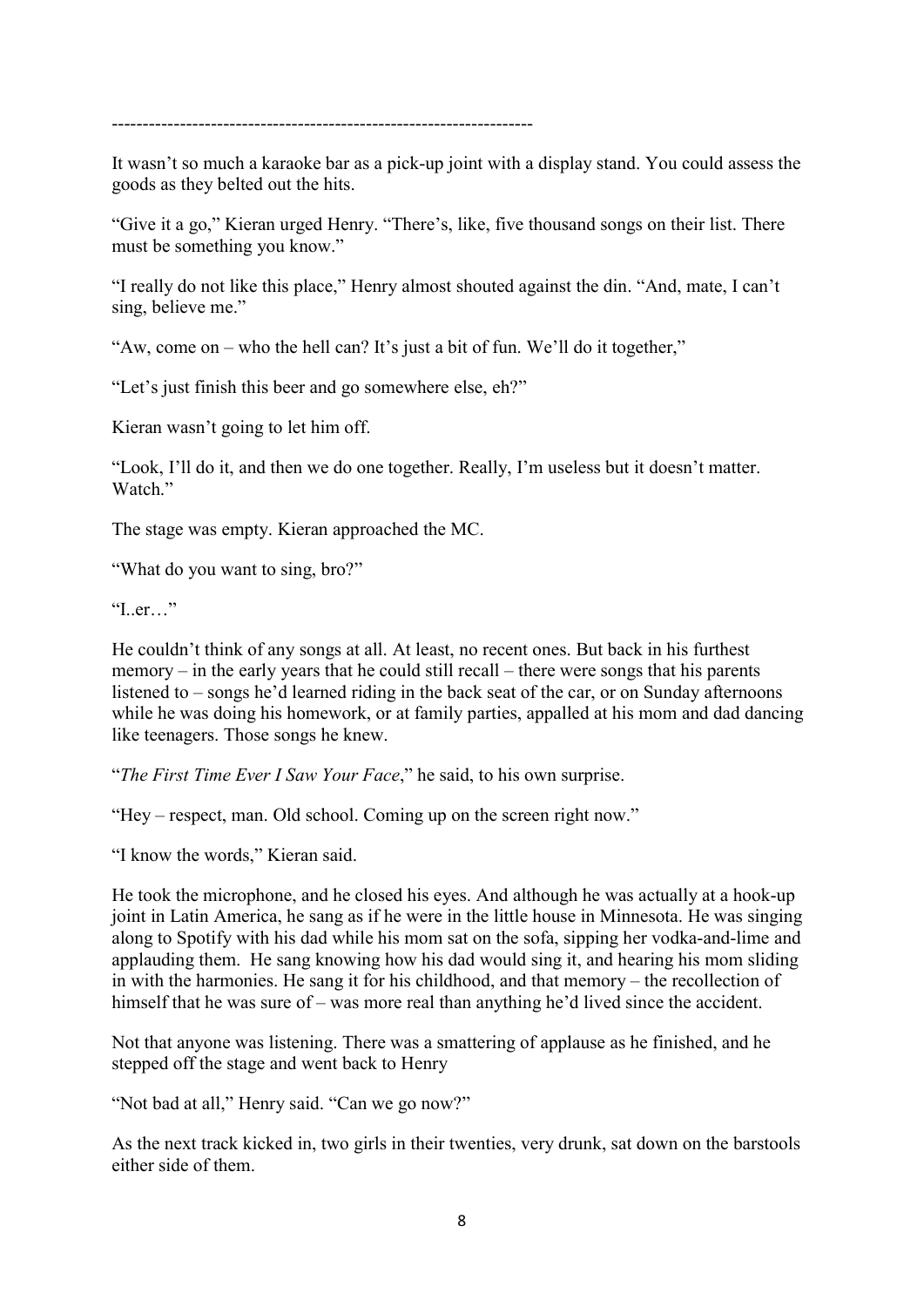"Buy us champagne, and we'll sing with you guys," one of them shrieked over the music. "We can sing anything."

"Yeah, persuade him," Kieran told her. "I'll be back in a sec."

In the restroom, he checked out Settings on his bracelet. If he deleted Henry from Contacts, the app would test him again the next time they touched.

Having deleted Henry's details, Kieran noticed the words 'auto-med' in 'Related to Recent Searches'. He opened the link.

Company Politics Cause Scandalous Waste of Medicine, read the headline.

The article said that auto-med machines all over the world were dispensing completely unnecessary medicines to travelers because auto-med franchises couldn't or wouldn't share data across borders.

Kieran almost whooped with excitement.

"So the system didn't know him from Africa," he murmured, as he scrolled through the article. "It just knew not to dispense to a robot."

He headed back into the deafening club – and met Henry, heading towards the door.

"Hey, I thought we were going to sing," Kieran shouted, pointing at the stage.

Henry shook his head. "Listen, mate, I've got a wife back home. I'm trying to be good." He gestured towards the girls at the bar. "I can't handle this."

"Okay, okay – I'll see you tomorrow," Kieran said. "We okay?" He held out his hand.

"Oh, sure, man. No worries." Henry took Kieran's hand, and shook it. "I'll see you at breakfast. Don't stay out all night, alright?"

As Henry headed for the exit, Kieran slumped against the wall, baffled.

His bracelet hadn't buzzed.

He thought for a moment, and then ran towards the exit. Out on the street he saw Henry getting into a taxi. He strode over to him and put a hand on his shoulder. Henry turned.

"Henry," Kieran said firmly, "Are you a robot?"

Henry rolled his eyes. "Mate – no. Maybe I should've sung. They haven't built the robot yet that can sing as badly as I do."

 $-$ 

The following Monday, back in Boston, Sharon called Kieran to her office on the tenth floor.

"Henry's worried about you. About whether you were really ready to return to work. It's a stressful job. High-pressure. It can mess with your mind."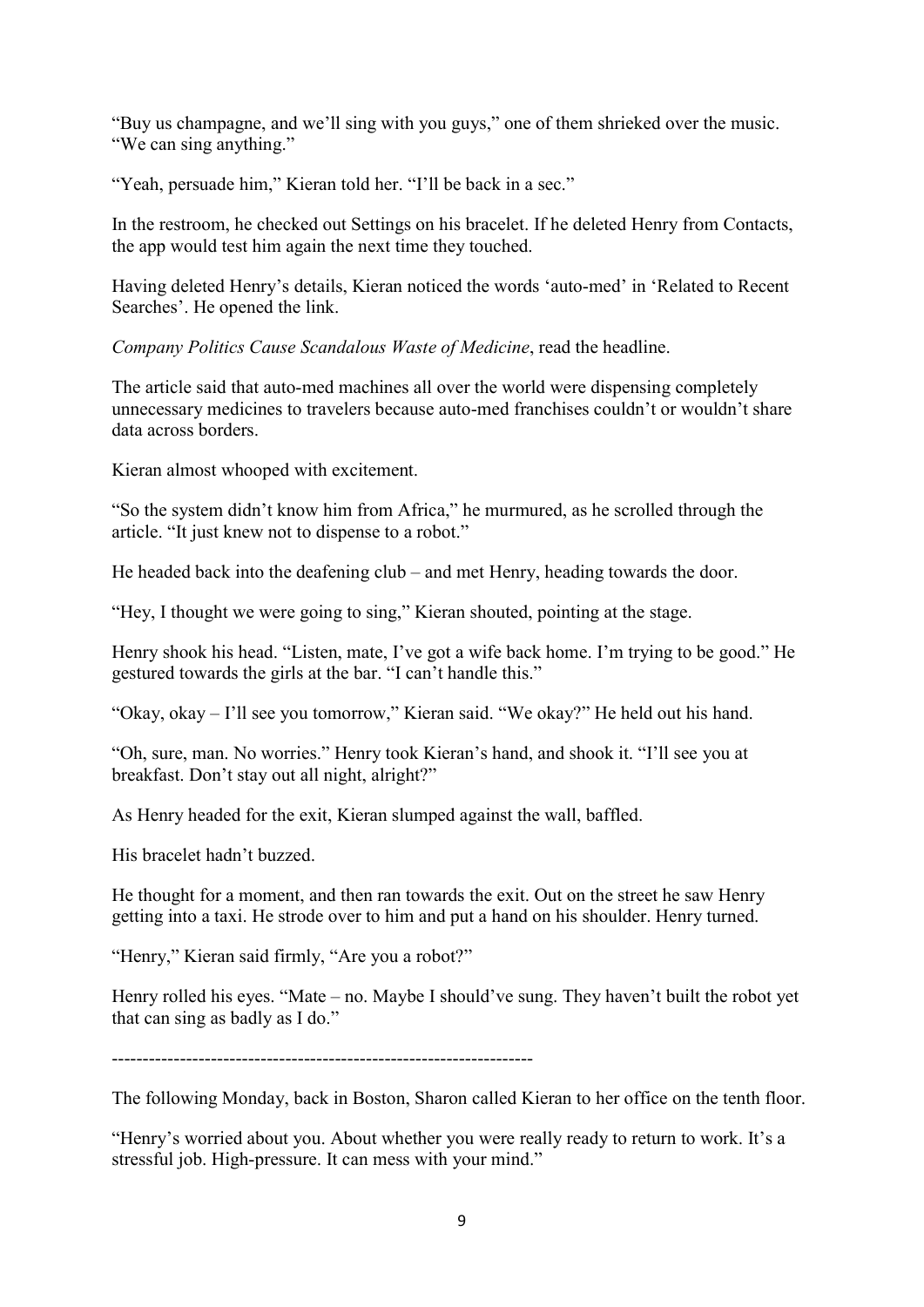"This is because I asked him whether he was a robot, isn't it?"

Sharon nodded. "Yeah, that's mostly it."

Okay, Kieran thought, they don't know about the blackouts. That's a relief. And as for the Henry thing…

"…it's not as insane as it sounds," he said.

He explained about the auto-med machine, and about Henry forgetting things after the pulse bomb attack, and the miscount on the airplane, and the time Henry was tying his laces when Kieran came in…

It was the last one that stopped him in his tracks. He sighed.

"You know, when I say it all out loud, it does sound crazy," he admitted.

"It sounds inconsistent, that's all." Sharon said. "But not entirely off the mark."

"What?"

Sharon leaned forward, elbows on the desk.

"Do you think it would be possible to create a robot that didn't know it was a robot?" she said. "How would you do that?" She sat back, grinning. "Well, for a start, you'd have to unlink it from the web, so it didn't know everything. And you'd have to give it a past that it couldn't check – like, for instance, telling it grew up in Australia. In fact, you'd have to constantly feed it false memories to cover downtime and robot-specific activities."

"What?" Kiernan said again.

"And if you wanted to test it in the real world, you'd buddy it up with someone who knows a lot about robotics, but who has no shared past, no connection at all, with this specific robot. Like someone just back to work after a prolonged absence."

Kieran struggled to find something to hold on to. "But… he didn't set off my bracelet – twice."

Sharon shrugged. "That's just app software. Our software. Easily manipulated to ignore specific subjects. Tell you what, though – the damn airline needs to download updates more often."

--------------------------------------------------------------------

A robot is a machine. Essentially, a computer installed in a puppet. Could we build a robot that didn't know it was a robot? Well, yeah – we do it every day. All of them are built like that. They only know they're robots because we tell them they are. We don't have to tell them at all.

The problem would be that these things are observant, and they'd soon notice that some people need sleep and hamburger and deodorant while others need electricity and not much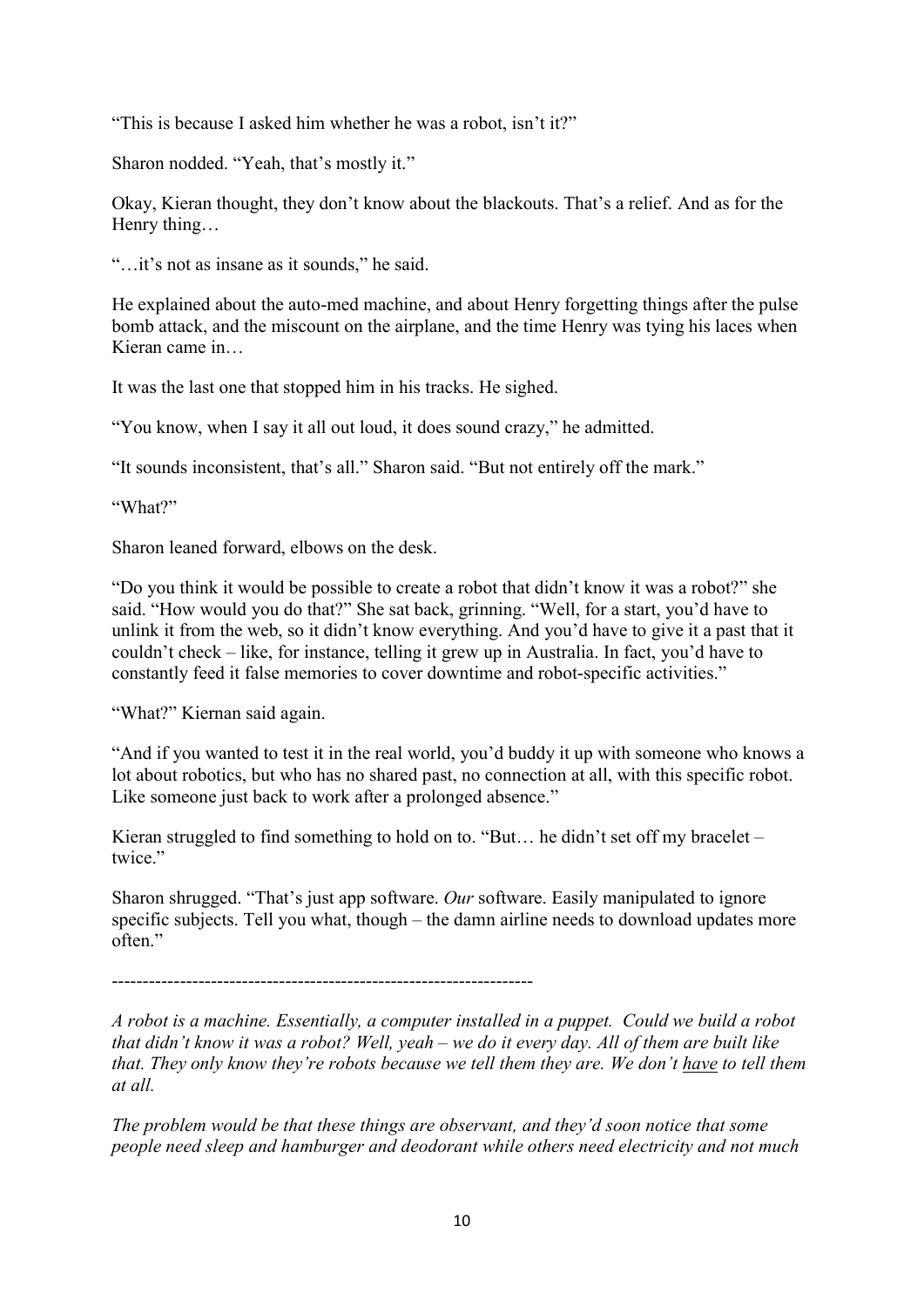else. But we could stop them clocking these awkward truths just by feeding them illusions. Hey, some people would say that's been happening to human beings for millennia.

It's been suggested that someone would be bound to tell a robot what it really was. But would the robot believe them? How could it?

Let's try it. I already said that we're trialing this. We have created a robot that doesn't know that he or she is a robot. And that robot is in this auditorium.

Yeah, really.

It's here, now.

 $So$  – put your hand up if you believe that I'm talking about you.

Pau Garriga, Keynote Speech, Vancouver World Fair

--------------------------------------------------------------------

"We didn't expect you to figure it out this quickly, Kieran, but the very fact that you did is significant," Sharon said. "And we'd still like you to monitor him. Please stay close to Henry, and see how he performs."

Over the next few weeks, Kieran worked with Henry, socialized with Henry, confided in Henry and made copious notes about Henry. Knowing now that his immediate boss was a robot, Kieran was more and more impressed by SideKick's R&D operation. Apart from memory lapses and a measure of social awkwardness – missing nuances of conversation, a tendency to express rather too honest observations to people's faces – Henry was a very convincing human. And when he got things wrong, everyone just put it down to his being Australian – a smart move from the programmers, Kieran thought.

But it began to occur to him that Henry's credibility in itself implied a problem.

In a bar one evening, Henry became involved in an argument with a guy about racial politics. The other guy was an asshole, and aggressive with it. And Henry reacted.

"Mate, you have a choice. You can get up and walk out of the door right now. Or I'll choose a window and you'll make your exit that way. You don't have very long to think about it."

When the guy was gone – via the door – Henry offered an opinion of him which, though inventive, was not one you'd want to come up in your search-history.

"Would you really have thrown him through the window?" Kieran asked

Henry grinned. "What floor we on?"

Robots weren't supposed to do that – they were programmed to be neither aggressive nor threatening. They were made incapable of causing harm to a human being. And although Henry hadn't laid a hand on the objectionable guy, he'd given every impression that he would, and that he could. He certainly believed he could.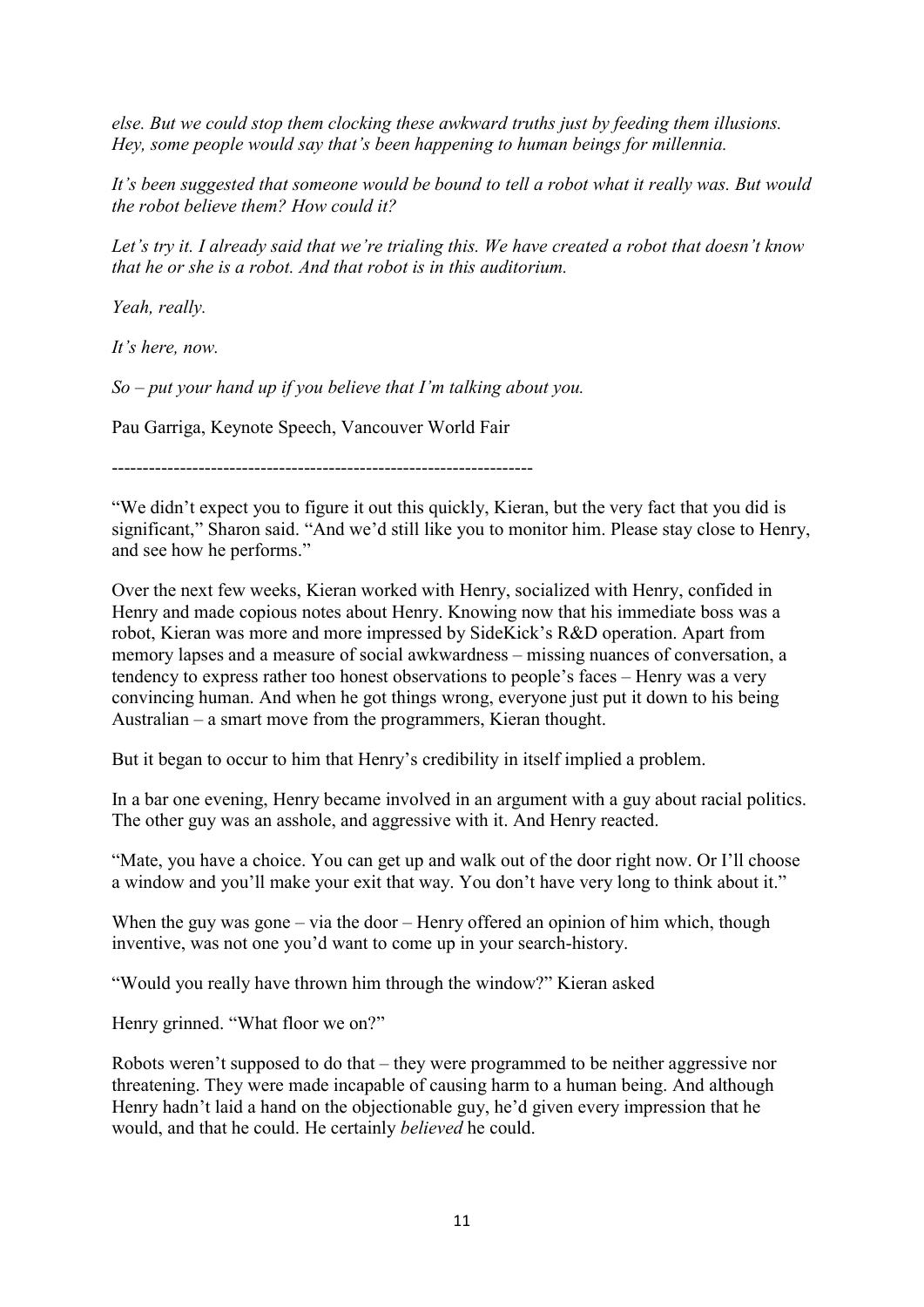And there's the problem, Kieran wrote in his notes that evening. Henry doesn't know he's a robot. So why should he follow the rules that apply to robots?

Over the next few weeks, Kieran observed several instances of non-robot behavior in Henry – anger in a high-pressure meeting, impatience at a restaurant, cutting-in line at Fenway Park. Robots weren't supposed to do any of it.

It raises an interesting question, Kieran noted, in the conclusion to his report. If we allow robots to believe they are human beings, will we also allow them to act like human beings? I'd say no  $-$  for the very practical reason that, in a straight fight, any robot could kill any human being. It's too big a risk to take.

Kieran emailed his report to Sharon, and the following day most of the Boston staff flew to Vancouver for their CEO's keynote speech at the World Fair. The sales team sat in a reserved row near the back of the hall, ready to network at the reception afterwards.

When Mr. Garriga posed his theatrical question, asking for one person to raise a hand if they believed they were a robot, Kieran glanced along the row at Henry – which went unnoticed as everyone was glancing at everyone else, wondering.

Henry didn't appear at all discomfited. Indeed, he seemed distracted by some activity in the row behind him.

A member of the audience had stood up. He raised a banner and started shouting.

"Only God may create Man! Look to scripture! Robots..."

That's as far as the protester got. Henry punched him square on the jaw, and he folded like a card table.

Kieran stood too, about to go to Henry. But he looked to his left, and in the seat directly behind his, another protestor was getting to his feet.

This one had no banner. He had a gun.

--------------------------------------------------------------------

"Kieran?"

He was in a room overlooking the river. He could see the Longfellow Bridge and MGH.

"Kieran – are you with us?"

It was Sharon speaking. Her face was close to his.

"What's the last thing you remember?"

The gun. He remembered the gun.

"You didn't show up at Vancouver airport. You were still asleep at the hotel. You blacked out, didn't you?"

"I'm in Boston," Kieran said. "How?"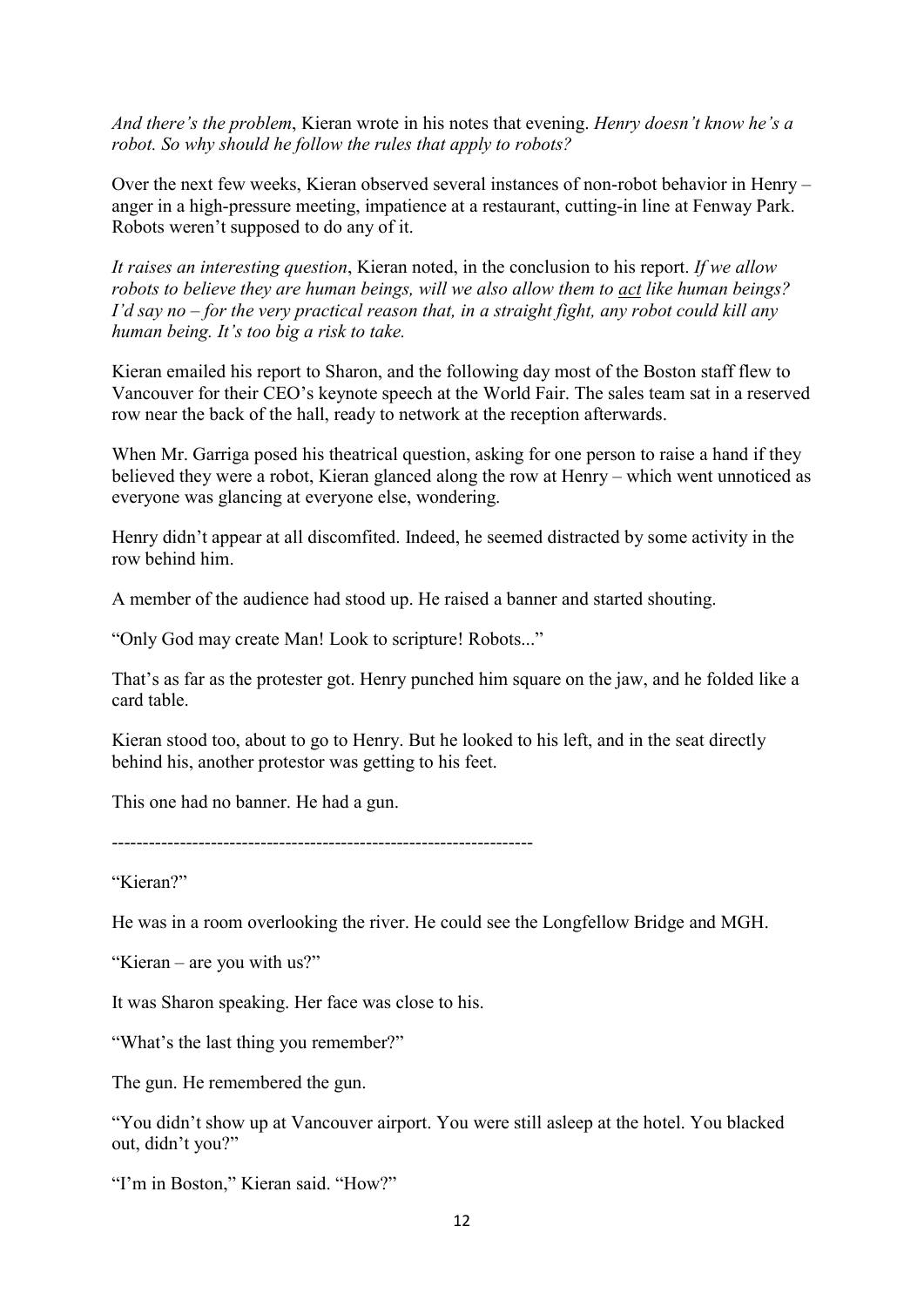"We brought you home. What's the last thing you remember?"

"Mr. Garriga's speech," Kieran said.

A man's voice said "Did you like it?"

Sharon moved away, and Kieran saw Pau Garriga sitting across the table, and next him was Henry.

"Hello, mate," Henry said.

"Henry…"

"I wanted talk to you because of what happened in Vancouver," Pau Garriga said. "It was a unique situation – and one that you had anticipated." He tapped the pad on the table in front of him. "I've read your report."

Kieran glanced at Henry.

"I know what's going on," Henry said.

"Shall I run the clip?" Sharon said, and Pau Garriga nodded.

The auditorium came up on the screen. The camera zoomed in to Henry and the row behind him.

"None of this is CGI," Sharon said. "It's a composite of several live feeds."

The protestor stood up behind Henry, who spun towards him. The protestor began to shout and Henry, grimacing with irritation and contempt, knocked him out with a solid right to the jaw.

"Pause," Sharon said. And the picture froze on Henry turning back towards the front.

"You predicted this would happen, didn't you, Kieran?" Garriga said. He read from the pad.

 A robot who doesn't know he's a robot must be constrained either by programming – which would certainly give the game away, because robots would notice those constraints – or by the same cultural constraints that apply to human beings – and as we see every day, those are easily over-ridden.

Garriga looked up. "You're entirely correct, Kieran. What's the process here?"

Kieran nodded. He could see where this was going.

"If any other robot struck a human being," he said, "we'd decommission it."

"Oh, we'd do more than that," Garriga said. "We'd pay huge compensation to the robot's owner. We'd throw millions at PR management. And we'd take the thing to pieces to figure out what went wrong."

Kieran couldn't look at Henry. "Yes, we would," he said.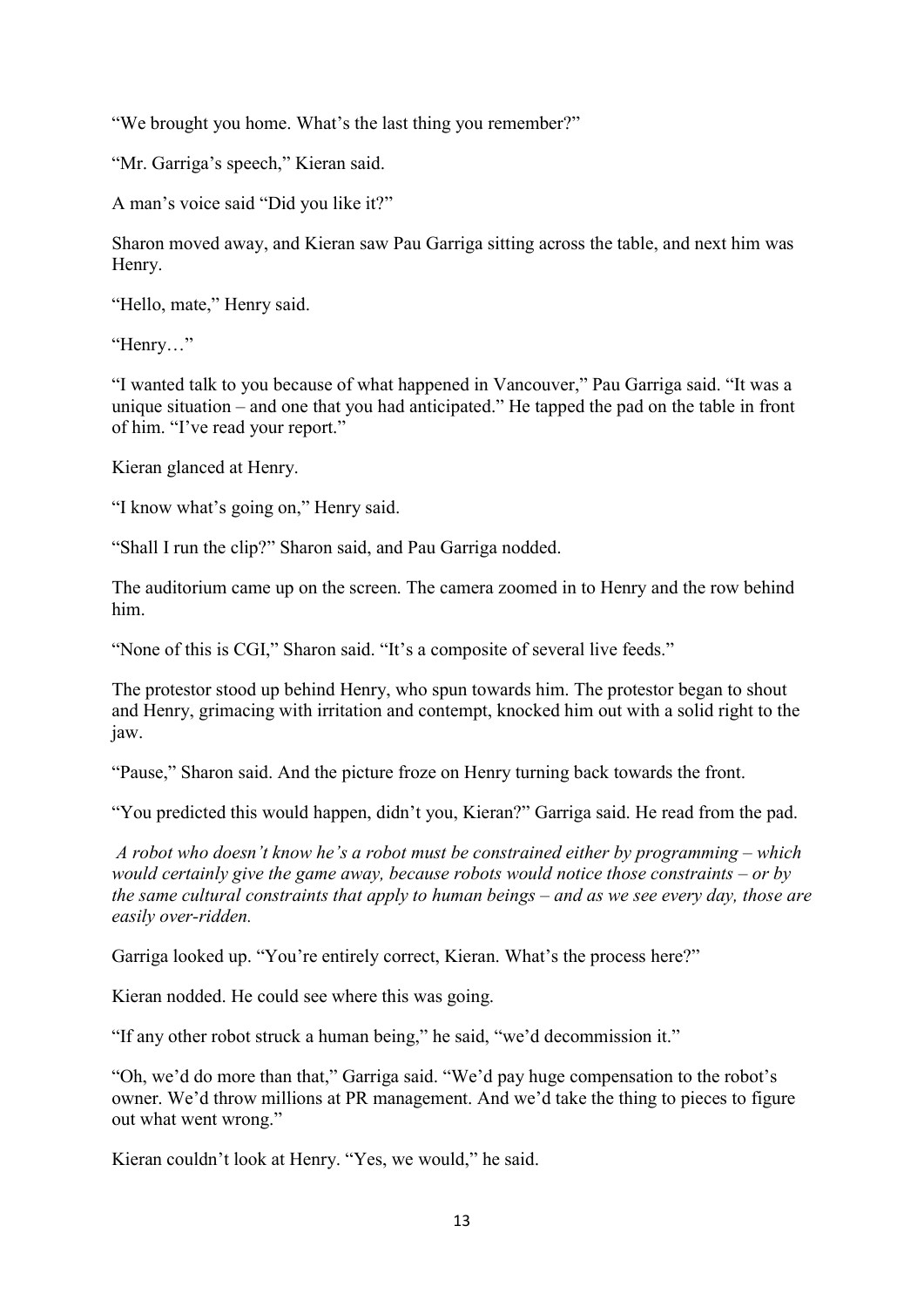"But, hang on," Sharon said. "Henry was closing down a perceived threat. The guy might have been an assassin, a suicide bomber."

"Robots aren't capable of making those choices," Kieran said. "They don't have the predictive capacity or the ethical structures. The rule's simple. Robots can't harm human beings."

"Whoa, man," Henry said. "Are you're saying I should be decommissioned?"

Kieran forced himself to look at Henry. "I'm sorry. I'm really sorry."

"Don't be," Garriga said. "A robot's an animated abacus. You're buying your own sales pitch, Kieran."

--------------------------------------------------------------------

Should we have seen this coming?

There are so many ways in which a robot can be identified. The auto-med thing – that was a smartly-engineered litmus test on Kieran's part. But when you think about it, that sort of giveaway'll crop up all the time. Any system that utilizes biofeedback would have to be worked around. Which we could do, I guess.

What we didn't foresee is the problem of a robot having no reason not to behave like a human being. Our robot has behaved in a very human way – and I don't see how we can excuse that.

So now we have a huge problem, as Kieran predicted. We're going to have to junk millions of dollars' worth of investment simply because  $-$  if you think about  $-$  the experiment was successful.

Even the robot couldn't distinguish itself from a human being.

Pau Garriga, e-mail to Sharon Everett

--------------------------------------------------------------------

Garriga pointed at the screen. "Play," he said.

On the screen, Henry unfroze, turned and looked along the row towards Kieran, who glanced to his left and saw the protestor taking a gun from his belt. Immediately, Kieran launched himself over the back of his chair, his hand chopping down on the protestor's wrist. The gun fell to the floor, and Kieran's momentum carried the protestor backward, the two of them crashing in a heap into the last row of seats.

"Pause," Garriga said.

"God," Kieran said. "I don't remember that."

"How many of these blackouts have you had?" Sharon asked.

"Three or four. I know I should have told you."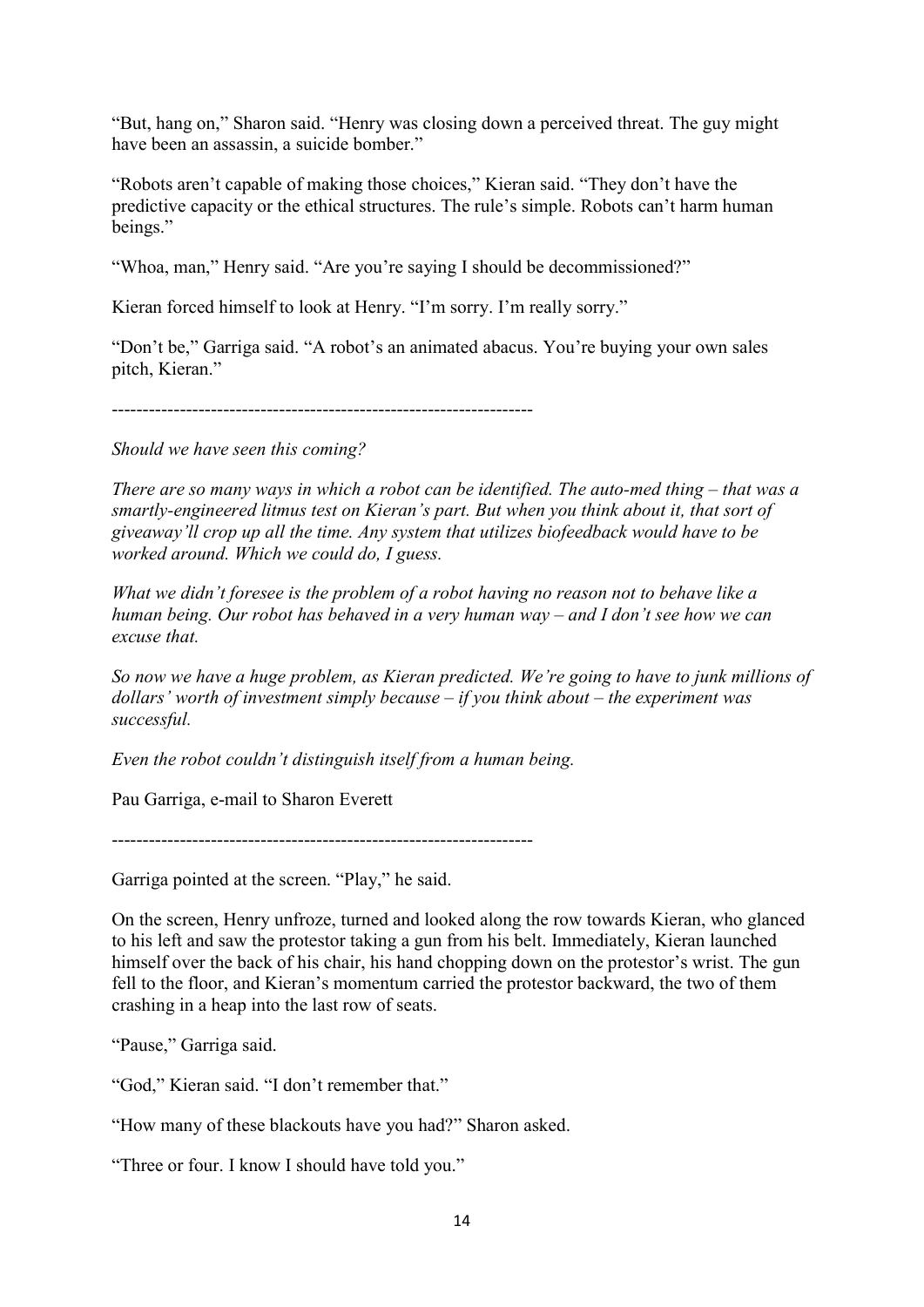"We could have helped," Garriga said. "But I don't think we would have. It was all too fascinating."

Sharon leaned forward in just the way she had that Monday in the office. "The auto-med was right, Kieran, as you worked out. There was only one human on its scan. The plane's sensor was right too. And if you're going to make a robot think it's human, you have to give it a past it can't check…"

"Doesn't have to be Australia," Henry said.

Sharon nodded "Right. It could be a decade of memory loss following an accident. You also have to give the robot a power source that doesn't need re-charging – even if the prototype's a little flaky."

"And you have to feed it illusions," Garriga said, "so that all this makes sense."

Kieran blinked. He processed. He turned to look at Henry.

"Oh, man. I wasn't monitoring you, was I?" he said. "You were monitoring me. It was me."

"Yes, mate. The first time we met, your bracelet didn't buzz – but mine did."

"Play," Garriga said.

On screen, Kieran scrambled and wrestled until he was straddling the protestor's chest, and then held him down by pressing his forearm across the guy's throat.

"Pause," Garriga said. He fixed his eyes on Kieran. "The rule's simple, right?"

Kieran dropped his head and nodded. "Yes."

There was a long silence. Kieran gazed at his hands – his deceptively beautiful and clever non-human hands. He pressed them together, like prayer.

Then he looked at Garriga. "I must be installed with a auto-shutdown routine," he said. "Give me the code, and I'll do it."

Garriga nodded and tapped his bracelet. "Sending now."

Kiernan checked his own bracelet. "Got it. Thank you." He smiled. "Thank you – all of you – for allowing me to be human for a little while. I hope that the experiment advances our work and benefits the company. Thank you. Goodbye."

"No," Henry said. "Stop."

He turned to Garriga.

"You don't scrap a machine that's unique. That would be commercially idiotic as well as technologically Luddite. And this machine, believe me, is unique."

Garriga shook his head. "It was unique when it didn't know it was a machine. But now…"